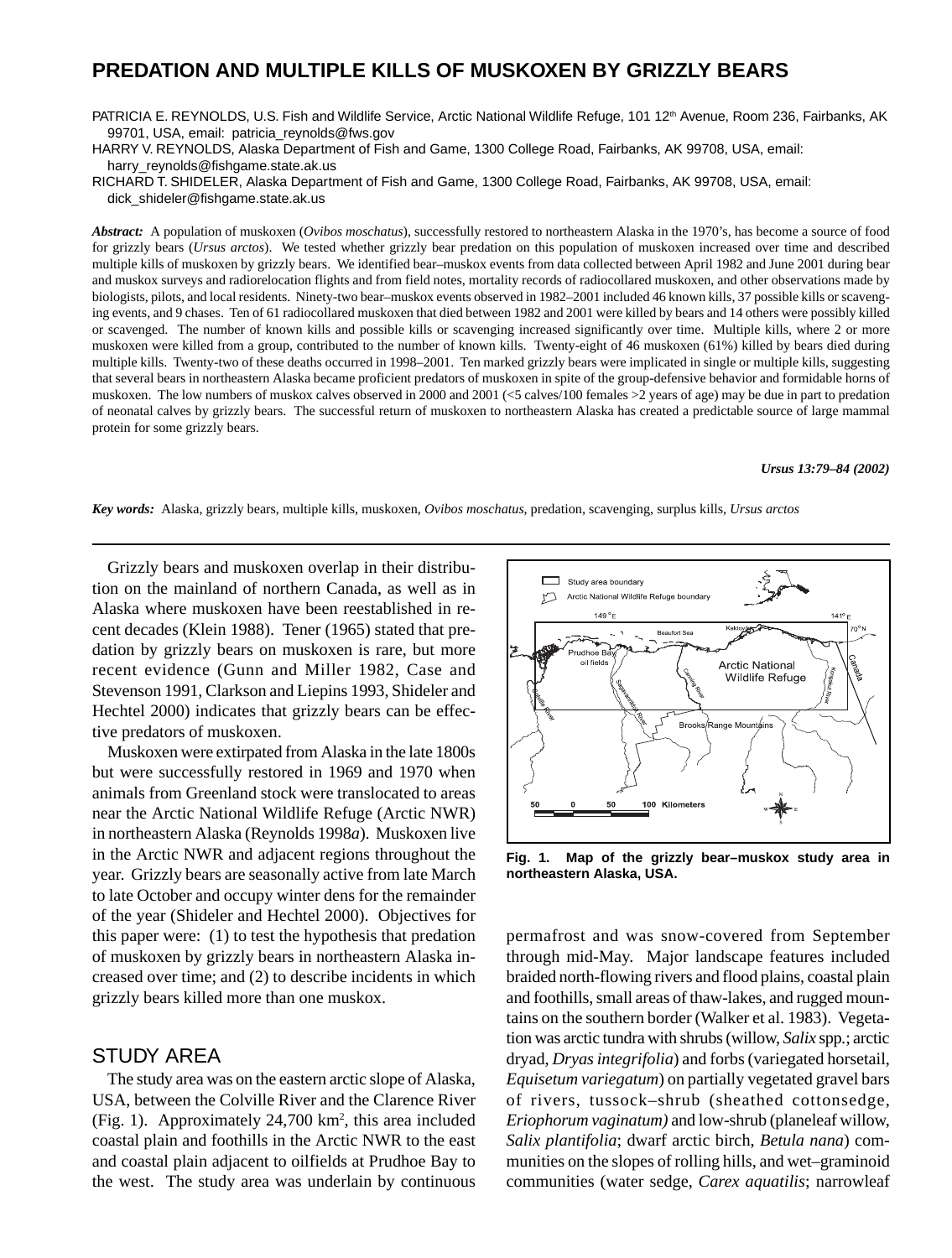cottonsedge, *Eriophorum angustifolium*) in poorly drained flat areas (Bliss 1981).

## METHODS

During the past 2 decades, we studied grizzly bears and muskoxen in northern Alaska using radiotelemetry (Reynolds and Garner 1987, Reynolds 1993, Reynolds 1998*a*, Reynolds 1998*b*, Shideler and Hechtel 2000, Reynolds 2001). To document the relationship between grizzly bears and muskoxen, we reviewed information collected between April 1982 and June 2001, including survey and radiorelocation data from muskox and bear surveys, field notes, and observations reported by biologists, pilots working in the study area, and local residents. We reviewed mortality records of 60 radiocollared muskoxen that died between 1982 and 2001 and summarized factors associated with these deaths.

We defined a bear–muskox event as an interaction between the 2 species categorized as: (1) chases (bears stalking or chasing muskoxen); (2) possible kills or scavenging (bears feeding on muskox carcasses or carcasses eaten by bears, bears attacking muskoxen, or incidents of known scavenging); or (3) known kills (observed kills or other evidence, including tracks or physical trauma to a carcass, indicating that a muskox was killed rather than scavenged by a bear). We listed each chase or mortality (known kill or possible kill) as a different event. The total number of known or possible kills did not include deaths of neonatal calves or late-term fetuses with females (5 killed and 1 killed or scavenged). We calculated the number of known kills and possible kills that occurred in each month and each year. Both single kills and multiple kills were observed. We defined multiple kills as incidents where ≥2 muskoxen were killed from the same group, either during a single attack or several attacks over a few days while the group remained at the same location. Because many winter-related mortalities in arctic areas occur in May and June, we defined a year as 1 July–30 June. We used linear regression analysis (Zar 1984) to determine if the number of known or possible kills/scavenging of muskoxen by grizzly bears increased over time.

## RESULTS

We documented 92 grizzly bear–muskox events from April 1982 through June 2001. Of these, 46 (50%) were known kills, 37 (40%) were possible kills or scavenging, and 9 (10%) were chases. Deaths of 61 radiocollared muskoxen documented during this period included 10 (16%) killed by bears and 14 (23%) eaten and possibly killed by bears (Fig. 2). This suggests 16–39% of adult muskox mortalities were caused by grizzly bear preda-



**Fig. 2. Factors associated with mortalities of 61 radiocollared muskoxen that died between April 1982 and June 2001 in northeastern Alaska, USA.**

tion. In northeastern Alaska, grizzly bears were associated with 24 muskox carcasses; by contrast, wolves (*Canis lupus*) and unknown predators were associated with 8 muskox carcasses (Fig. 2).

Ten marked bears killed muskoxen in northeastern Alaska. Nine other marked bears possibly killed, scavenged, or chased muskoxen. Five of these 19 marked bears were associated with muskoxen on 2 or 3 occasions. Bears chasing, eating, or killing muskoxen often were alone (16 events), but also were seen with 1 or 2 other adult bears (3 events) or cubs or yearlings (3 events).

The number of known kills and possible kills or scavenging increased significantly (slope (*b*) = 0.505, 18 df, *P*  $= 0.0001$ ) between 1982 and 2001 (Fig 3). The number of known kills of muskoxen by grizzly bears ranged from 0–2 deaths/year before 1993, 1–4 deaths per year in 1994– 97 and 5–10 deaths/year in 1998–2001.

The increase in known kills was due primarily to an increase in deaths resulting from multiple kills of muskoxen by grizzly bears (Fig. 3). Of 46 deaths from known grizzly bear predation, 28 muskoxen (61%) died during 10 multiple kills (Table 1). Twenty-two (79%) of these 28 mortalities occurred between May 1998 and June 2001 (Table 1). By contrast, 18 muskoxen died of bear predation during single kills: 9 single kills took place between 1987 and 1997 and 9 single kills occurred in 1998–2001.

Bears made multiple kills of muskoxen only from April through early June (Table 1). Eight of 10 multiple kill incidents (24 of 28 deaths) occurred in April and May when muskoxen were calving, bears were emerging from winter dens, and the ground was still snow-covered. Grizzly bears made single kills of muskoxen in July–September (9 deaths) as well as in April–June (9 deaths).

Six different marked bears were involved in 4 multiple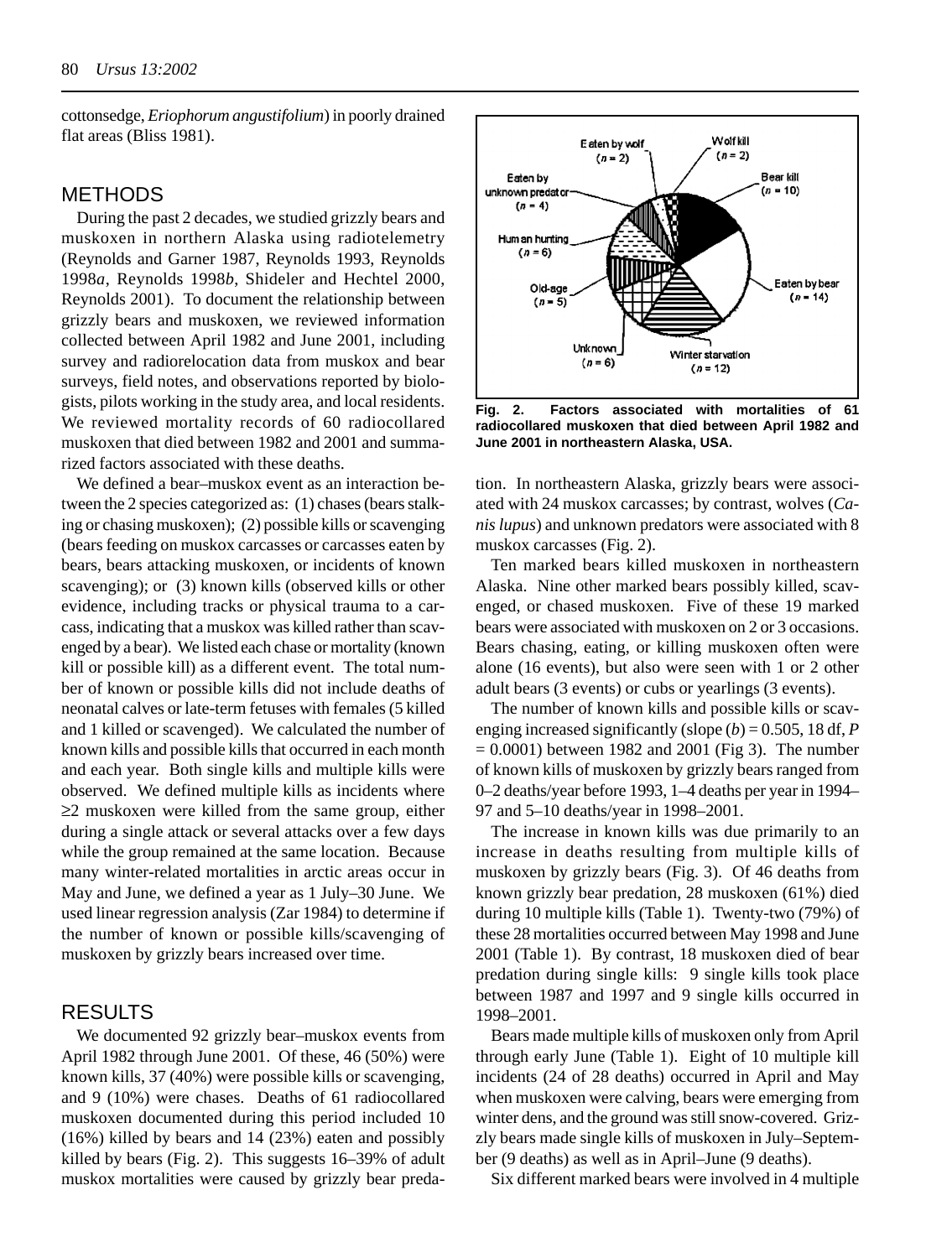

 **Fig. 3. Number of muskoxen killed or scavenged by grizzly bears, April 1982–June 2001, northeastern Alaska, USA.**

kill incidents (Table 1). In addition, a bear or bears killing 3 muskoxen on the Okerokovik River in 2000 were likely different animals than those implicated in kills on the Canning River because of the distance between the multiple kill sites. One 12-year-old male bear (No. 054) killed a single muskox in 1998 and made multiple kills in 2000 and again in 2001 (Table 1).

One multiple kill involved a female grizzly bear (No. 019, age 18) and 2 of her adult female offspring (No. 018, age 5 and No. 037, age 7; Table 1). These bears killed an adult female and an adult male muskox from a group of about 24 in late May 1998 on the Itkillik River. Both carcasses were located in areas of deeply drifted snow (S. Hamilton, Alaska Department of Fish and Game pilot, Fairbanks, Alaska, USA, personal communication, 1998).

Six incidents of multiple kills took place on the Canning River (Table 1). In late April 1999, a hunter from the village of Kaktovik reported a grizzly bear feeding on a large muskox carcass with 3 other carcasses of smaller muskoxen buried by a bear nearby (Mike Agiak, Inupiat hunter, Kaktovik, Alaska, USA, personal communication, 1999).

During 14–18 April, 2000, 2 bears killed 7 muskoxen from a group of ~29 animals on the Canning River (D. Sowards, Arctic NWR pilot, Fairbanks, Alaska, USA, personal communication, 2000). The kill site was about 5 km west of where 4 muskoxen had been killed the previous year. On-site observations of tracks and examination of the carcasses on 22 April suggested that a bear (observed on a carcass of an adult male muskox) killed 2 muskoxen and that a different, larger bear killed 5 muskoxen (C. Bedingfield, Alaska Department of Public Safety, Coldfoot, Alaska, USA, personal communication, 2000). Tracks indicated that the large bear, coming from the carcass of an adult muskox, inflicted lethal wounds on 2 adult females and a yearling before killing and feed-

**Table 1. Multiple kills of muskoxen where 2 or more were killed from a group by grizzly bears in northeastern Alaska, USA, 1986–2001.**

|          |                       |                  | Marked muskoxen |                                                  |
|----------|-----------------------|------------------|-----------------|--------------------------------------------------|
| Date     | Location              | Marked bears     | in group        | Number, sex, and age of muskoxen killed by bears |
| May 1986 | Niguanak River        | unknown          | unknown         | $2$ yearlings <sup><math>a</math></sup>          |
| May 1996 | <b>Ivishak River</b>  | unknown          | unknown         | 4 calves <sup>a</sup>                            |
| May 1998 | Itkillik River        | $018, 019 + 037$ | unknown         | 1 adult F, 1 adult M                             |
| May 1999 | Canning River         | unknown          | unknown         | 4 adults <sup>b</sup>                            |
| Apr 2000 | Canning River         | 030              | 4971            | 1adult M, 1 adult <sup>b</sup>                   |
| Apr 2000 | Canning River         | 054              | 4971            | 2 adult F, 2 adults <sup>b</sup> , 1 yearling    |
| May 2000 | Okerokovik River      | unknown          | $0100^{\circ}$  | 1 adult F, 1 2-year M, 1 calf <sup>d</sup>       |
| Apr 2001 | Canning River         | 033              | 0117            | $2$ adults <sup>b</sup>                          |
| Apr 2001 | Canning River         | 054              | 0117            | adult M, 1 adult F, 1 yearling                   |
| Apr 2001 | West of Canning River | unknown          | $0117^{\circ}$  | 2 adult F, $1$ calf <sup><math>a</math></sup>    |

a Sighting not verified

b Sex of adults not determined

c Radicollared muskox killed

d Calves not counted in total killed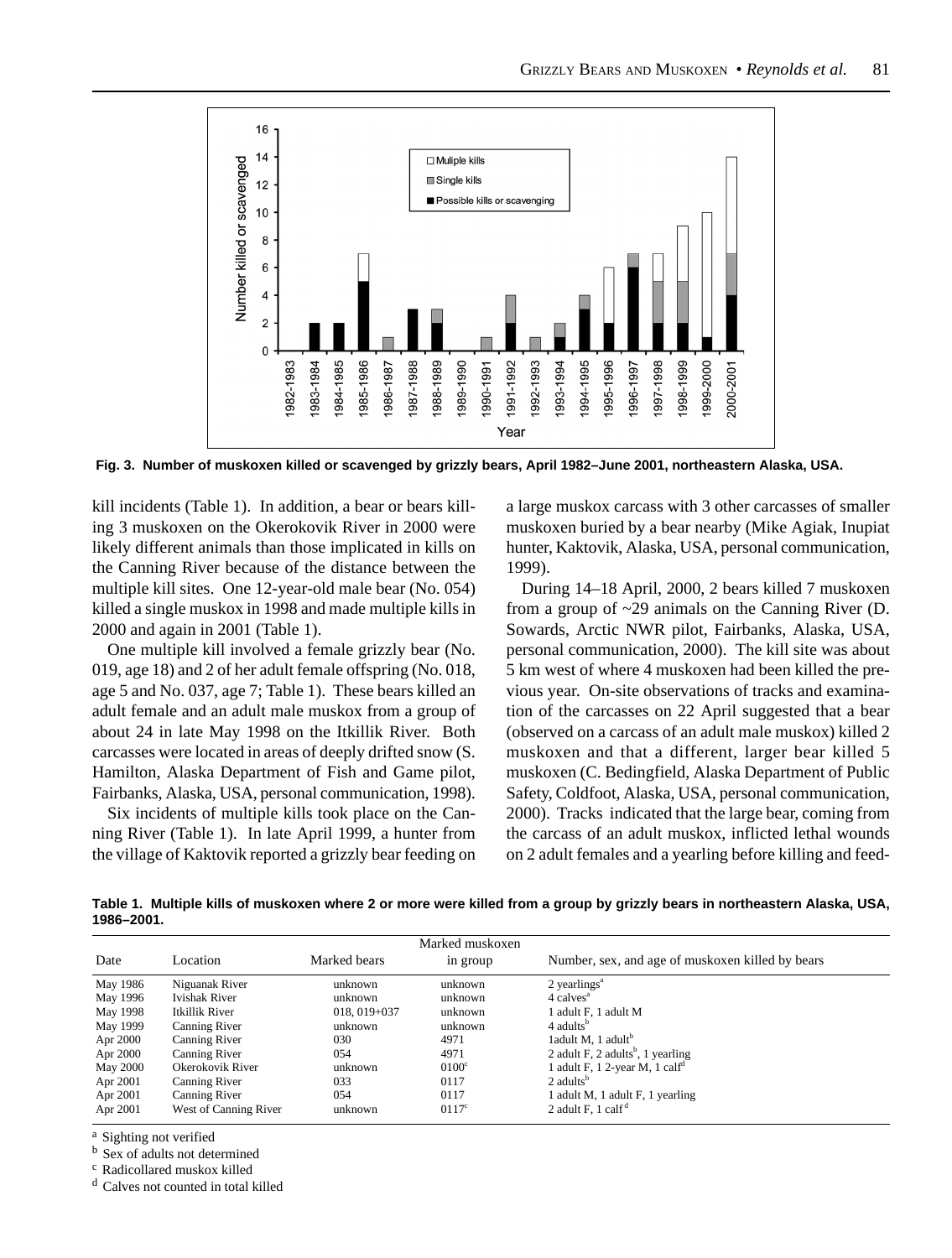ing on a fifth animal. All carcasses examined appeared to be in good physical condition, and at least one female was pregnant. After being attacked by the larger bear, the muskox group ran down the Canning River and likely split into smaller groups. We located the radiocollared female muskoxen associated with the group >60 km north in early June with only 10 other animals. Movements of this magnitude are unusual for muskoxen in late May and early June (Reynolds 1998*b*).

In June 2000, we found shed radiocollars from 2 bears near the multiple kill sites on the Canning River. A radiocollar from a young male (No. 030, age 7) was located between 2 muskox carcasses. The radiocollar from a large male (No. 054, age 14) was near the carcass of an adult female muskox. Muskoxen involved in these bear attacks likely defended themselves; a horn hooked beneath these collars could have ripped them off. Another incident of a bear losing a collar while killing a muskox occurred in 1995, when we found the shed radiocollar of a large male grizzly bear (No. 020, age 22) near the carcass of a large adult male muskox.

Another multiple kill occurred in the eastern part of the study area in April or May 2000 (Table 1). A radiocollared female muskox, observed in a group of 30 on 5 April 2000, was found dead and consumed by 8 June 2000. We found additional remains of a 2-year-old male muskox and a calf near the dead female. The close proximity of all 3 carcasses and the presence of numerous bear scats indicated that they were killed and eaten by one or more bears.

In 2001, 3 incidents of multiple kills of muskoxen by grizzly bears occurred on the Canning River (Table 1). Between 18 April and 20 April, a marked grizzly bear (No. 033, age 10) killed 2 muskoxen from a group of  $~560$ on the Canning River, 9 km south of the site where 7 muskoxen were killed in April 2000. Bear No. 054 (age 15), which had killed 5 muskoxen on the Canning River in 2000, made another kill from this group before 26 April. By 30 April, carcasses of 2 more muskoxen were seen near the first carcasses, and a different bear was feeding on one of these carcasses (D. Sowards, personal communication, 2001). Unlike the previous year, some of the muskoxen remained in the vicinity of the first kills and subsequently sustained additional predation. We found remains from an adult male, an adult female, and a yearling muskox as well as the eartag from bear No. 054 when we visited the location in late June 2001.

In early June, a pilot saw a bear kill 3 muskoxen (2 females and a calf) west of the Canning River about 50 km north of the April kill site (W. Audi, air taxi pilot, Kaktovik, Alaska, USA, personal communication, 2001). One dead animal was a radiocollared female associated with the same group of  $~60$  muskoxen involved in the April 2001 multiple kill (Table 1).

Because bears killed adult muskoxen, predation on muskox calves also likely occurred. The deaths of young muskoxen were difficult to detect because of the remoteness of the study area and the rapidity with which small carcasses can be consumed. In mid-May 1996, 1 or more bears reportedly killed 4 of 5 newborn calves in a group of about 25 muskoxen wintering near the Ivishak River– Echooka River confluence (D. Neel, air taxi operator, Happy Valley, Alaska, USA, personal communication, 1996; Table 1). Although we were not able to confirm this event, reports of similar events exist (Clarkson and Liepins 1993, Gunn and Fournier 2000). In addition to direct mortalities, grizzly bears also caused indirect mortalities to young calves. In May 1988, a male grizzly killed an adult female from a group of 22 muskoxen. The group ran in panic and 2 or 3 young calves likely died after being abandoned. In April 1998, 3 calves were left behind by a group fleeing from bears that killed 2 muskoxen, and in May 2000, 3 calves died after being separated from a group running from humans, or animal predators near Kaktovik, Alaska.

#### **DISCUSSION**

We made our first observation of a kill of an adult muskox by a grizzly bear in the Arctic NWR in June 1987, 5 years after we began our studies and 18 years after muskoxen were released in northeastern Alaska. The founding population of about 35 muskoxen reached a peak of 386 animals in 1986 within regions first occupied in the Arctic NWR (Reynolds 1998*a*). In 1987–2000, the number of muskoxen in these same regions ranged from 189–310. Muskoxen also were expanding their range into regions west of the Arctic NWR by 1986 (Reynolds 1998*a*). We documented the first kill of a muskox by a grizzly bear in these western regions 8 years later, in 1994. By 1995, numbers of muskoxen west of the Arctic NWR peaked at >300. The lag between the first appearance of muskoxen in a geographic region and incidents of known kills suggests that predation by grizzly bears did not occur until the density of muskoxen reached levels that increased the likelihood of encounters between bears and muskoxen.

Multiple kills of adult muskoxen by grizzly bears in northeastern Alaska are relatively recent events. Until 1997, documented predation by grizzly bears on muskoxen older than yearlings involved solitary adults or only one animal from a group. Ten radiocollared bears made single or multiple kills, and 5 bears were associated with more than one bear–muskox event. This suggests that, over time, several grizzly bears became proficient predators of muskoxen. Predation on muskoxen poses risks for grizzly bears because muskoxen defend themselves against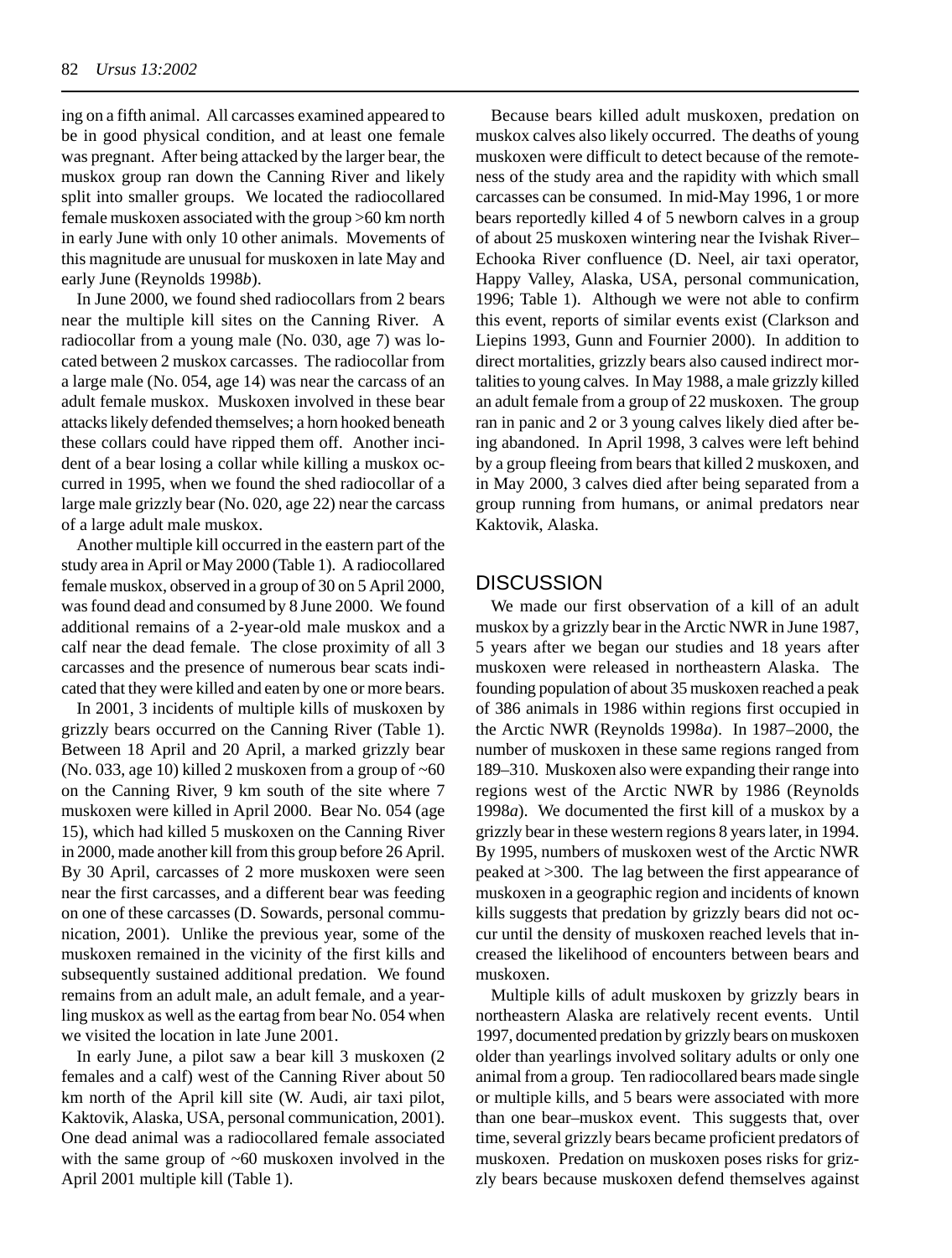predators by running together and wheeling to face an approaching bear or wolf (*Canis lupus*) with a wall of horns. Adult muskoxen also dart out of a defensive group to attack an approaching predator. Horns can be lethal weapons against bears. One radiocollared male grizzly bear (No. 031, age 11) had serious puncture wounds from a muskox when it was captured in June 1995, but it survived the injuries. Another marked male bear (No. 056, age 5) died several weeks after receiving wounds from an adult male muskox during an attack in June 2000. Status of the muskoxen in these encounters was not determined. The recovery of radiocollars from 3 bears near muskox carcasses also suggests that muskoxen defend themselves against bears.

Some multiple kills of muskoxen by grizzly bears in northeastern Alaska appeared to be incidents of surplus killing in which predators kill more than can be eaten immediately. Surplus kills of ungulates by large predators are relatively rare events (DelGiudice 1998). Most reported incidents have involved wolves (Kruuk 1972, Bjärvall and Nilsson 1976, Eide and Ballard 1982). Unique environmental conditions such as deep snow that impedes movements of prey likely contributed to incidents of surplus killing (Mech et al. 1971, Miller et al. 1985, Patterson 1994).

Snow conditions may have contributed to the ability of bears to catch muskoxen in northeastern Alaska. Although we had no snow measurements, photographs of kill sites and late melt of winter snow in June 2001 suggested that snow was deep in the area where multiple kills occurred in April. Grizzly bears in northern Alaska emerge from dens in April and May. Muskoxen also give birth in late April and May and are less mobile during the calving season (Reynolds 1998*b*). The occurrence of multiple kills from April to early June, but not in summer when bears made single kills, suggests that muskoxen are more vulnerable to predation in late winter–spring.

The number of radiocollared bears and muskoxen and the frequency of surveys varied throughout the 2 decades of this study. However, the greatest number of radiocollared animals and wildlife surveys in the Arctic NWR occurred in 1982–86 and biological studies continued with less intensity from 1987–93. In 1995–2001, the muskox population was monitored less frequently with a relatively stable number of radiocollared animals. Grizzly bear research in the Arctic NWR ceased after 1993, although studies of grizzly bears in the Prudhoe Bay area began in 1991. Although variability in effort could have contributed to variability in the data, including events in 1986, the increase in predation from 1994 to 2001 was likely not due to increasing study intensity.

Increasing predation by grizzly bears may be affecting the dynamics of this reestablished muskox population. The

number of calves lost due to direct or indirect mortalities from grizzly bears is unknown. In 2000 and 2001, calf:female ratios in the Arctic NWR were <5 calves/100 females >2 years old in late June, compared to an average of 29 calves/100 females in 1995–99 and 48 calves/100 females >2 years in 1990–94 (P. Reynolds, unpublished data). Predation by grizzly bears or harassment related to predation events may affect neonatal calf survival. Bears have been implicated in population declines in moose (*Alces alces*) numbers through predation of young calves (Bergerud and Page 1987, Boertje et al. 1988, Gasaway et al. 1992).

The availability of muskoxen as a food resource for bears in northeastern Alaska has implications for the dynamics of grizzly bear populations. Grizzly bears in northern Alaska have limited food resources that are only seasonally available. Bears that have access to caribou (*Rangifer tarandus*) or fish have higher productivity and survival (Reynolds and Garner 1987, Hilderbrand et al. 1999). Caribou are present in large numbers between late May and mid July when females of the Porcupine caribou herd give birth to calves on the coastal plain of the Arctic NWR. Caribou from the Central Arctic herd are available in coastal areas between June and August from the Canning to the Colville rivers. Moose and Dall's sheep (*Ovis dalli*) live year-round in the mountains and foothills in low densities. But in April through early May when grizzly bears emerge from dens, winter conditions still prevail and few food resources are available. The return of muskoxen to northeastern Alaska provides a predictable source of large mammal protein for grizzly bears. We speculate that bears that consume muskox, particularly those that make multiple kills, may be more productive than those without access to this resource.

### ACKNOWLEDGMENTS

We thank M. Agiak, L. Akootchook, W. Audi, C. Bedingfield, B. Boyle, K. Butters, R. Cameron, D. Dufour, F. Rexford, S. Hamilton, M. Herndorf, J. Hechtel, B. Lenart, D. Neel, R. O'Brian, L. Quakenbush, D. Sowards, S. Lyons, and J. Vandenberg for providing observations of bears and muskoxen. The U.S. Fish and Wildlife Service, Arctic National Wildlife Refuge, the Alaska Department of Fish and Game, B.P. Exploration (Alaska), and Phillips Alaska Inc. provided funding for this study.

### LITERATURE CITED

- BERGERUD, A.T., AND R.E. PAGE. 1987. Displacement and dispersion of parturient caribou as antipredator tactics. Canadian Journal of Zoology 65:1597–1606.
- BJÄRVALL, A., AND E. NILSSON. 1976. Surplus killing of reindeer by wolves. Journal of Mammalogy 57:585.